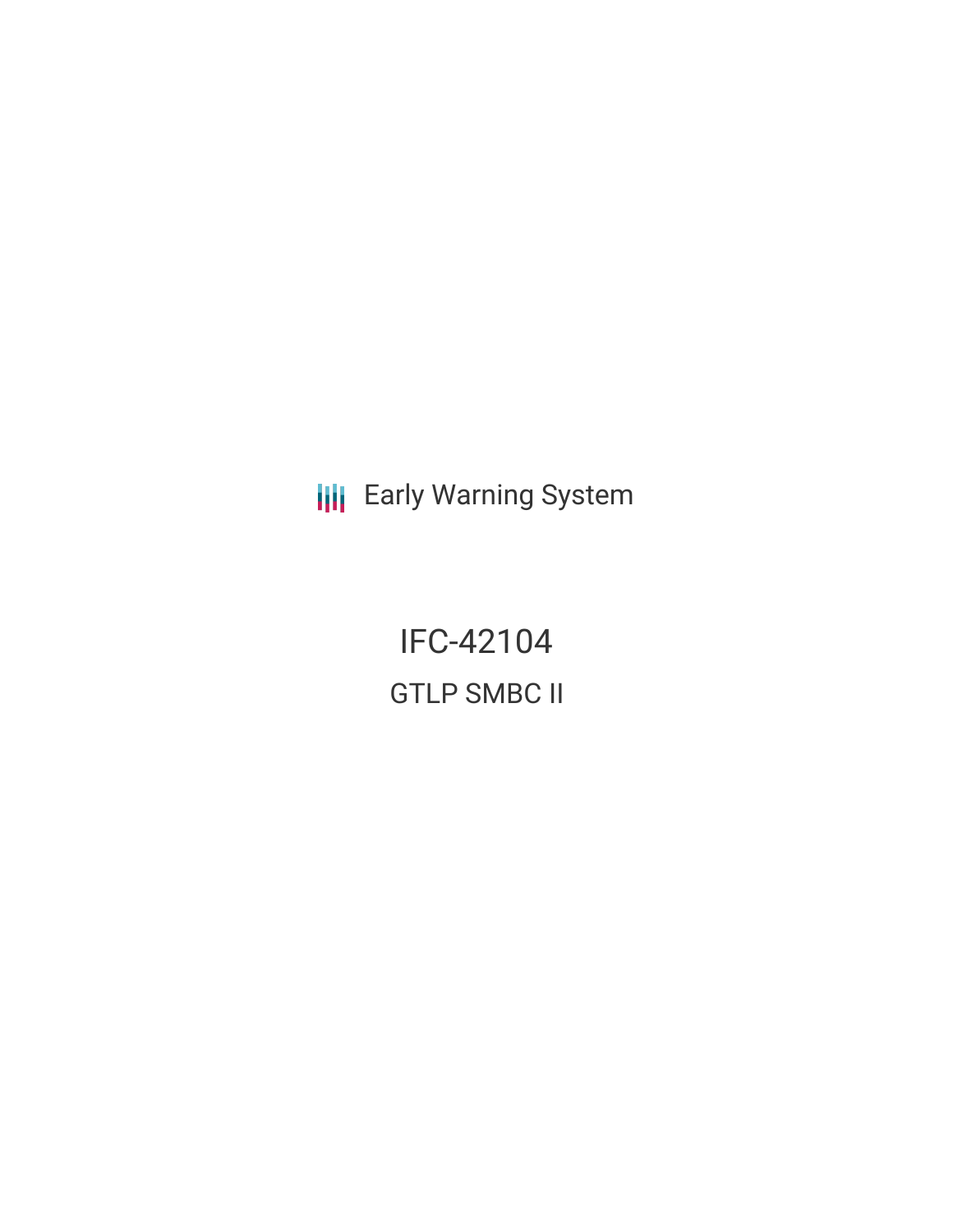

## **Quick Facts**

| <b>Financial Institutions</b> | International Finance Corporation (IFC) |
|-------------------------------|-----------------------------------------|
| <b>Status</b>                 | Proposed                                |
| <b>Bank Risk Rating</b>       |                                         |
| <b>Voting Date</b>            | 2019-03-28                              |
| <b>Borrower</b>               | SUMITOMO MITSUI BANKING CORPORATION     |
| <b>Sectors</b>                | Finance                                 |
| <b>Ring Fence</b>             | No Restrictions                         |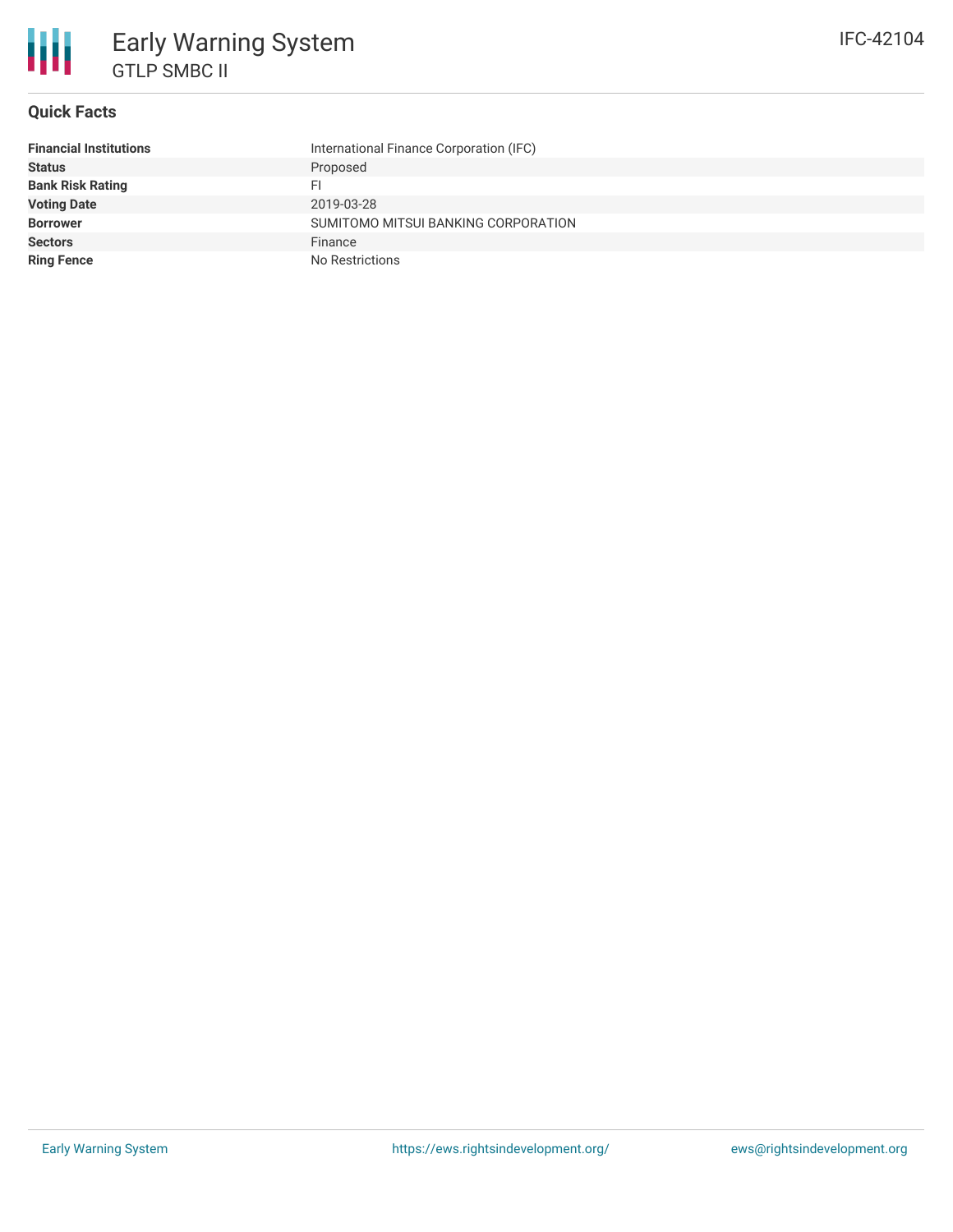

## **Project Description**

The project falls is under the Global Trade Liquidity Program ("GTLP"), a finance program launched by the IFC in 2009. GTLP provides liquidity or guarantees to global or regional banks with large financial institution networks.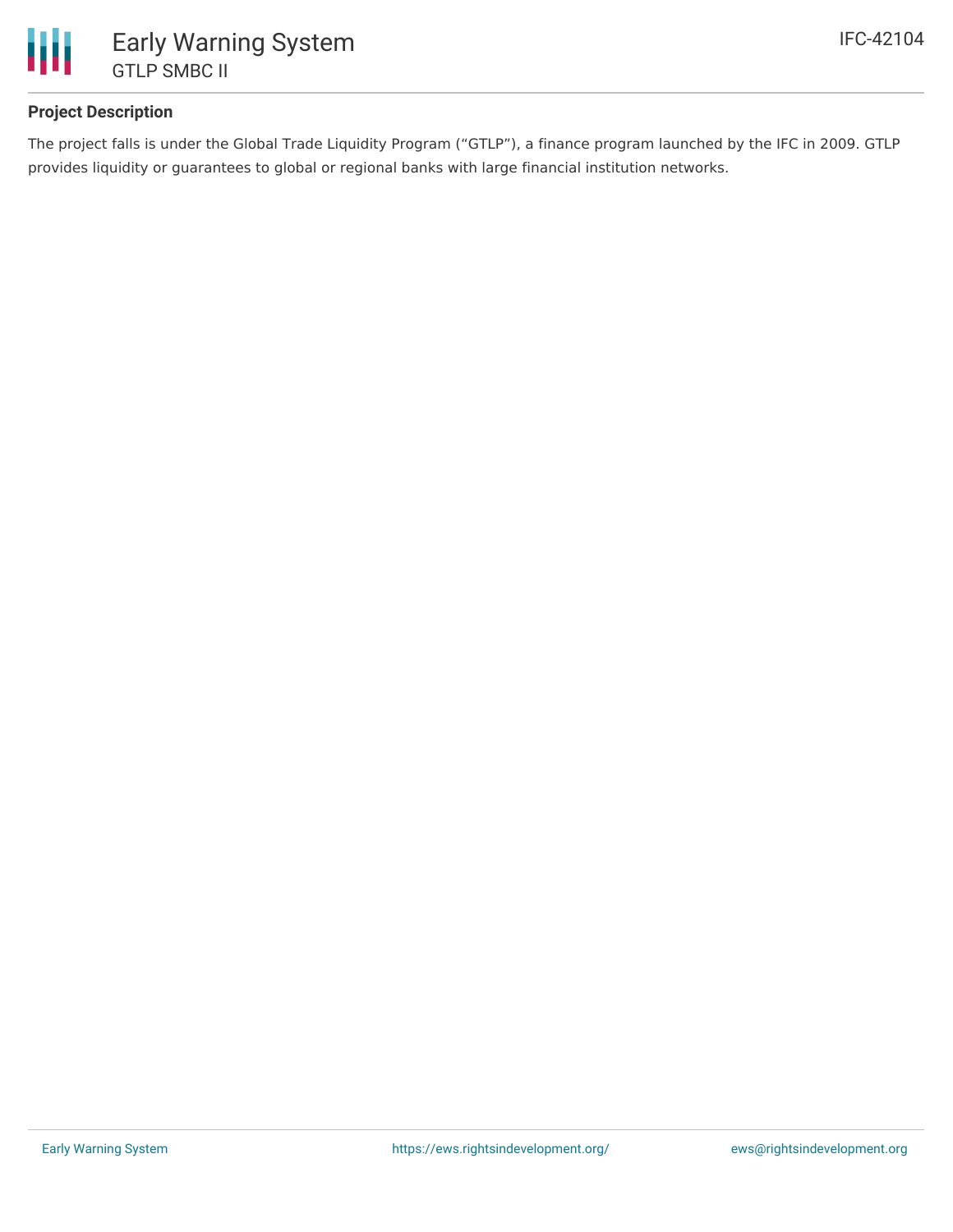## **Investment Description**

• International Finance Corporation (IFC)

## **Financial Intermediary**

Financial Intermediary: A commercial bank or financial institution that receives funds from a development bank. A financial intermediary then lends these funds to their clients (private actors) in the form of loans, bonds, guarantees and equity shares. Financial intermediaries include insurance, pension and equity funds. The direct financial relationship is between the development bank and the financial intermediary.

Sumitomo Mitsui Banking [Corporation](file:///actor/1018/) (Financial Intermediary) **is owned by** SMBC [Group](file:///actor/3561/) (Parent Company)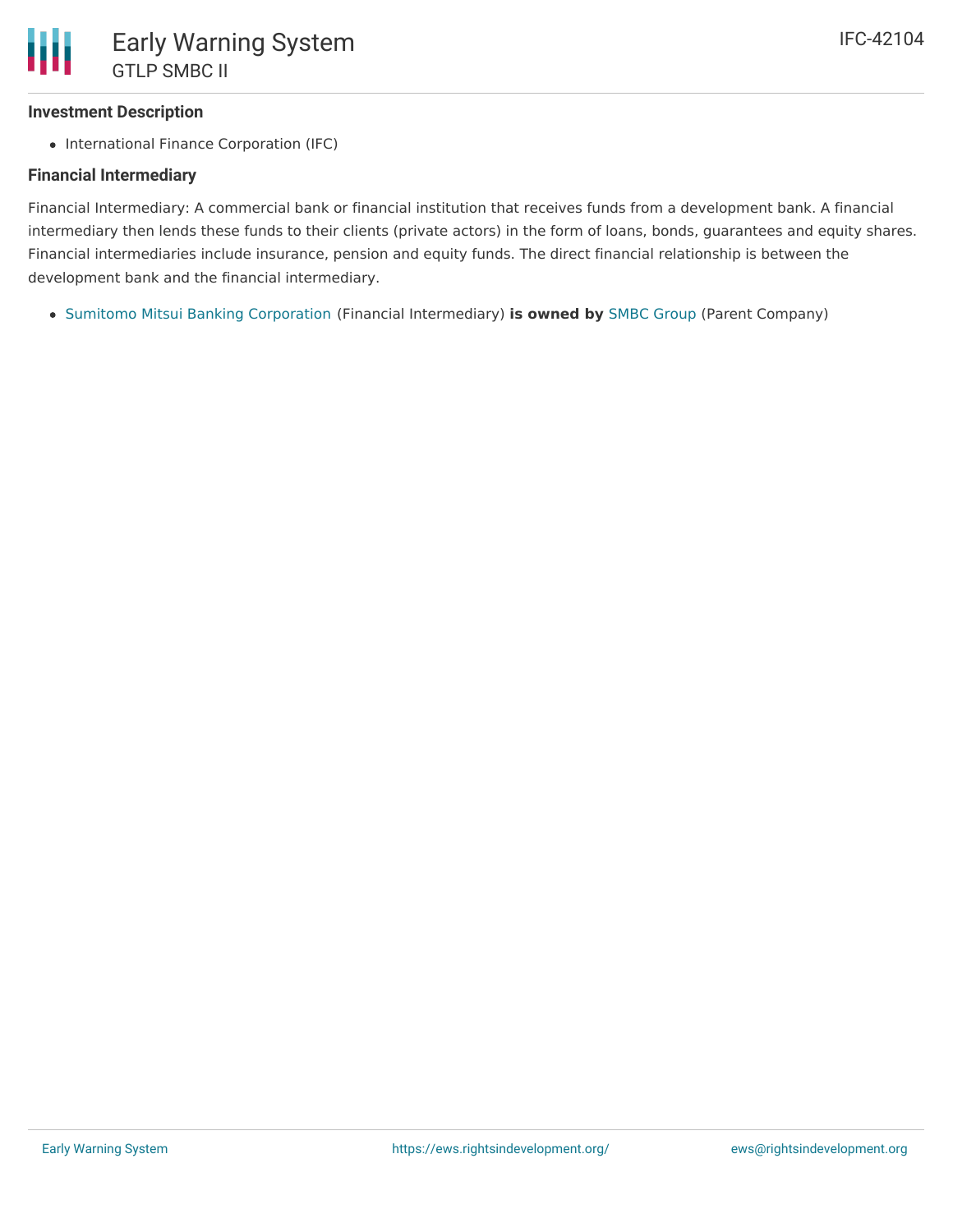## **Private Actor Relationship**

There is often limited information publicly available about what development banks are funding through financial intermediaries. In 2021, the Early Warning System partnered with Oxfam International to incorporate information on high-risk projects being funded by financial intermediaries receiving funding from the International Finance Corporation (IFC) and the Dutch Development Bank (FMO).

The information listed below describes the relationship between the different private actors linked to high-risk sectors and subprojects of IFC and FMO's financial intermediary investments and/or the financial intermediary's parent companies made from 2017 through 2020, including any associated ring fences.

The database, however, does not explicitly or implicitly imply that IFC or FMO have material exposure to or are contractually or legally accountable to the sub-projects financed by their financial intermediaries or the financial intermediary's parent companies. It only shows a seemingly financial relationship among the different private actors, the financial intermediaries, and IFC or FMO.

## **Private Actors Description**

According to the IFC website:

SMBC was established in April 2001 by the merger of the two leading Japanese banks: The Sakura Bank, Limited and The Sumitomo Bank, Limited. SMBC is a wholly owned subsidiary (and the core unit) of the Sumitomo Mitsui Financial Group, a financial conglomerate including other financial services such as deposit taking, lending, securities retail sales and trading, securities investment, fund transfers, foreign exchange, insourcing of financial futures transactions, corporate bond trustee and custody services, trust bank business, investment trust sales, securities intermediary business, retail sales of insurance products, and other credit related businesses.

SMBC is one of Japan's leading banks with an extensive network domestically and growing international presence. The Bank has 442 branches/offices in Japan (excluding sub branches and agencies), 19 overseas branches (excluding sub branches and representative offices) globally, and over 29,000 employees.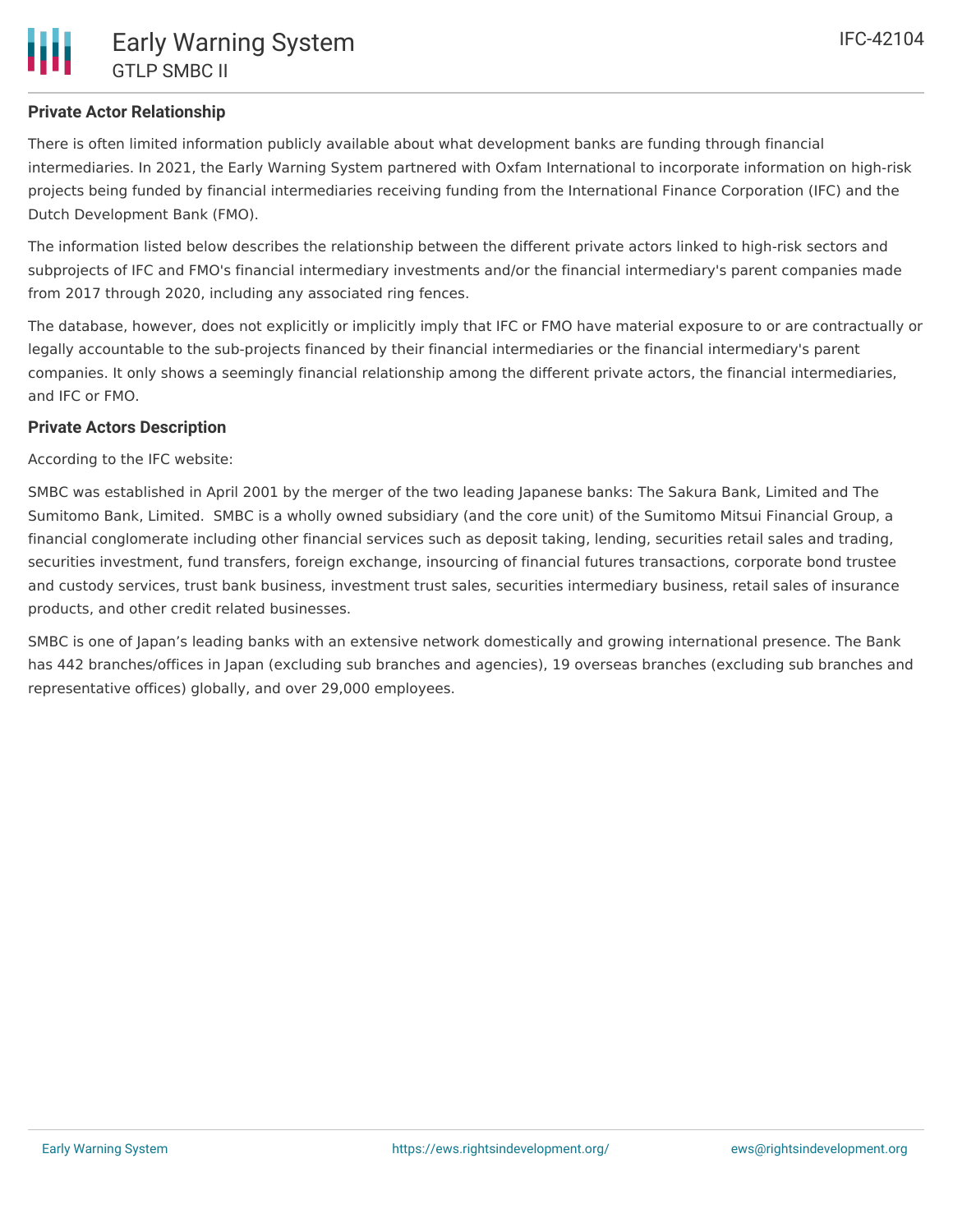## 冊 Early Warning System GTLP SMBC II

| <b>Private Actor 1</b>                | <b>Private Actor</b><br>1 Role | <b>Private Actor</b><br>1 Sector |      | <b>Relation Private Actor 2</b>  | <b>Private Actor Private Actor</b><br>2 Role | 2 Sector                    |
|---------------------------------------|--------------------------------|----------------------------------|------|----------------------------------|----------------------------------------------|-----------------------------|
| 3i Group PLC                          | Parent<br>Company              | Construction                     | owns | Aspen Pumps Ltd                  | Client                                       | Construction                |
| ACS                                   | Parent<br>Company              | Construction                     | owns | <b>Hochtief AG</b>               | Client                                       | Construction                |
| Akira Holding Foundation              | Parent<br>Company              | Agriculture and<br>Forestry      | owns | Louis Dreyfus Co Asia Pte<br>Ltd | Client                                       | Agriculture and<br>Forestry |
| Akira Holding Foundation              | Parent<br>Company              | Agriculture and<br>Forestry      | owns | Louis Dreyfus Co Brasil SA       | Client                                       | Agriculture and<br>Forestry |
| Altus Capital Partners LLC            | Parent<br>Company              | Agriculture and<br>Forestry      | owns | Intl Imaging Materials Inc       | Client                                       | Agriculture and<br>Forestry |
| <b>American Securities LLC</b>        | Parent<br>Company              | Construction                     | owns | <b>Blount International Inc</b>  | Client                                       | Construction                |
| Amkor Technology Inc                  | Parent<br>Company              | Communications                   | owns | Amkor Technology Japan<br>KK     | Client                                       | Communications              |
| Amkor Technology Inc                  | Parent<br>Company              | Communications                   | owns | J-Devices Corp                   | Client                                       | Communications              |
| Arbor Private Investment Co<br>LP     | Parent<br>Company              | Agriculture and<br>Forestry      | owns | Dunn Paper Inc                   | Client                                       | Agriculture and<br>Forestry |
| <b>ASM International NV</b>           | Parent<br>Company              | Construction                     | owns | ASM Pacific Technology Ltd       | Client                                       | Construction                |
| Aso Corp                              | Parent<br>Company              | Construction                     | owns | Nittoc Constr Co Ltd             | Client                                       | Construction                |
| <b>Bain Capital LP</b>                | Parent<br>Company              | Communications                   | owns | <b>Toshiba Memory Corp</b>       | Client                                       | Communications              |
| <b>Baring Private Equity Partners</b> | Parent<br>Company              | Construction                     | owns | Interplex Holdings Ltd           | Client                                       | Construction                |
| Brightstar Capital Partners LP Parent | Company                        | Construction                     | owns | <b>OualTek USA LLC</b>           | Client                                       | Construction                |
| Broadcom Inc                          | Parent<br>Company              | Communications                   | owns | <b>Broadcom Corp</b>             | Client                                       | Communications              |
| <b>Brother Industries Ltd</b>         | Parent<br>Company              | Construction                     | owns | Nissei Corp                      | Client                                       | Construction                |
| <b>BSA International SA</b>           | Parent<br>Company              | Agriculture and<br>Forestry      | owns | Groupe Lactalis SA               | Client                                       | Agriculture and<br>Forestry |
| <b>BSA SAS</b>                        | Parent<br>Company              | Agriculture and<br>Forestry      | owns | Groupe Lactalis SA               | Client                                       | Agriculture and<br>Forestry |
| <b>Bunge Ltd</b>                      | Parent<br>Company              | Agriculture and<br>Forestry      | owns | <b>Bunge Finance Europe</b>      | Client                                       | Agriculture and<br>Forestry |
| <b>CDRSVM Acquisition Co Inc</b>      | Parent<br>Company              | Construction                     | owns | TruGreen Chemlawn                | Client                                       | Construction                |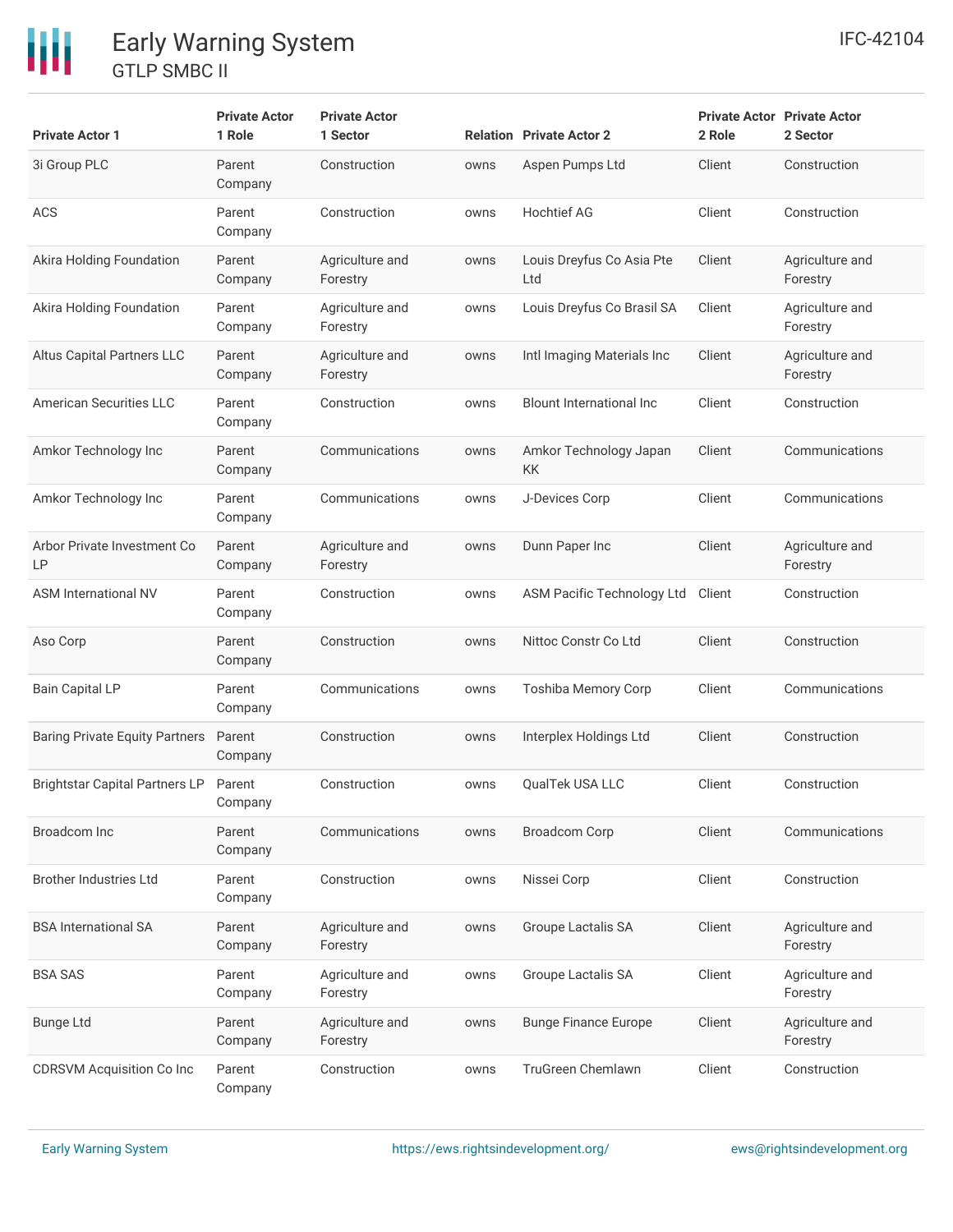# Early Warning System GTLP SMBC II

冊

| <b>Private Actor 1</b>                          | <b>Private Actor</b><br>1 Role | <b>Private Actor</b><br>1 Sector |      | <b>Relation Private Actor 2</b>                 | 2 Role | <b>Private Actor Private Actor</b><br>2 Sector |
|-------------------------------------------------|--------------------------------|----------------------------------|------|-------------------------------------------------|--------|------------------------------------------------|
| Charterhouse Capital<br>Partners                | Parent<br>Company              | Communications                   | owns | Sagemcom Broadband SAS                          | Client | Communications                                 |
| China Huarong Asset Mgmt<br>Co                  | Parent<br>Company              | Construction                     | owns | Huarong Invest Stock Corp Ltd                   | Client | Construction                                   |
| China Jushi Co Ltd                              | Parent<br>Company              | Construction                     | owns | Jushi Egypt For Fiberglass                      | Client | Construction                                   |
| <b>CHUBU Electric Power Co Inc.</b>             | Parent<br>Company              | Construction                     | owns | <b>Toenec Corp</b>                              | Client | Construction                                   |
| COFCO Corp                                      | Parent<br>Company              | Agriculture and<br>Forestry      | owns | COFCO (Hong Kong) Ltd                           | Client | Agriculture and<br>Forestry                    |
| COFCO Corp                                      | Parent<br>Company              | Agriculture and<br>Forestry      | owns | Cofco Agri Ltd                                  | Client | Agriculture and<br>Forestry                    |
| <b>Cognitive Capital Partners</b><br><b>LLC</b> | Parent<br>Company              | Construction                     | owns | <b>Tooling Technology LLC</b>                   | Client | Construction                                   |
| Daiwa House Industry Co Ltd                     | Parent<br>Company              | Construction                     | owns | <b>Stanley Martin Communities</b><br><b>LLC</b> | Client | Construction                                   |
| Deutsche Beteiligungs AG                        | Parent<br>Company              | Construction                     | owns | <b>Coperion Capital GmbH</b>                    | Client | Construction                                   |
| Fair Friend Enterprise Co Ltd                   | Parent<br>Company              | Construction                     | owns | Niigata Machine Techno Co Ltd                   | Client | Construction                                   |
| <b>Fidelity National Finl Inc</b>               | Parent<br>Company              | Communications                   | owns | <b>Black Knight Financial Svcs</b>              | Client | Communications                                 |
| <b>First Pacific Co Ltd</b>                     | Parent<br>Company              | Agriculture and<br>Forestry      | owns | PT Indofood Sukses Makmur<br>Tbk                | Client | Agriculture and<br>Forestry                    |
| <b>FKS Group</b>                                | Parent<br>Company              | Agriculture and<br>Forestry      | owns | FKS Food & Agro Pte Ltd                         | Client | Agriculture and<br>Forestry                    |
| Gardner Denver Holdings Inc                     | Parent<br>Company              | Construction                     | owns | Gardner Denver Inc                              | Client | Construction                                   |
| Grupo Argos SA                                  | Parent<br>Company              | Construction                     | owns | Argos N America Corp                            | Client | Construction                                   |
| Hamadacom Co Ltd                                | Parent<br>Company              | Construction                     | owns | Nagaoka International Corp                      | Client | Construction                                   |
| Hikari Tsushin Inc                              | Parent<br>Company              | Agriculture and<br>Forestry      | owns | Premium Water Holdings Inc                      | Client | Agriculture and<br>Forestry                    |
| Hitachi Ltd                                     | Parent<br>Company              | Communications                   | owns | Clarion Co Ltd                                  | Client | Communications                                 |
| Hitachi Ltd                                     | Parent<br>Company              | Construction                     | owns | Hitachi Construction Machinery Client           |        | Construction                                   |
| Honeywell International Inc                     | Parent<br>Company              | Construction                     | owns | Honeywell Intl Inc-Homes &                      | Client | Construction                                   |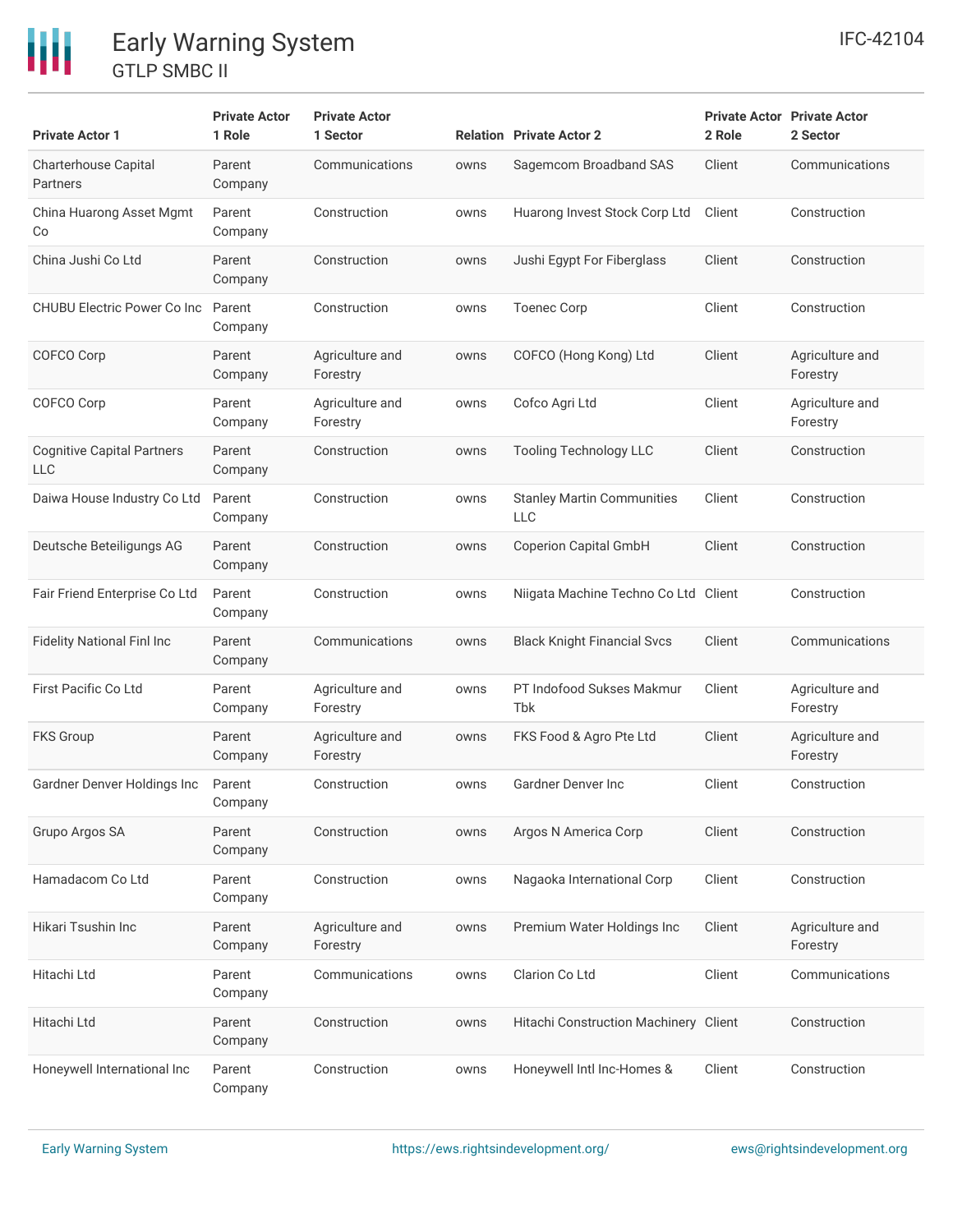# Early Warning System GTLP SMBC II

冊

| <b>Private Actor 1</b>               | <b>Private Actor</b><br>1 Role | <b>Private Actor</b><br>1 Sector |      | <b>Relation</b> Private Actor 2          | 2 Role | <b>Private Actor Private Actor</b><br>2 Sector |
|--------------------------------------|--------------------------------|----------------------------------|------|------------------------------------------|--------|------------------------------------------------|
| <b>IK Investment Partners Ltd</b>    | Parent<br>Company              | Agriculture and<br>Forestry      | owns | <b>Mademoiselle Desserts</b>             | Client | Agriculture and<br>Forestry                    |
| <b>Imperial Brands PLC</b>           | Parent<br>Company              | Agriculture and<br>Forestry      | owns | Imperial Brands Finance PLC              | Client | Agriculture and<br>Forestry                    |
| <b>Infrared Capital Partners Ltd</b> | Parent<br>Company              | Construction                     | owns | HS1 (High-Speed Rail) Asts               | Client | Construction                                   |
| Ingersoll-Rand PLC                   | Parent<br>Company              | Construction                     | owns | Ingersoll-Rand Glbl Hldgs Co             | Client | Construction                                   |
| <b>Investcorp Bank BSC</b>           | Parent<br>Company              | Construction                     | owns | Wrench Group LLC                         | Client | Construction                                   |
| <b>ITOCHU Corp</b>                   | Parent<br>Company              | Agriculture and<br>Forestry      | owns | Nishino Co Ltd                           | Client | Agriculture and<br>Forestry                    |
| J Will Partners KK                   | Parent<br>Company              | Construction                     | owns | Kawahara                                 | Client | Construction                                   |
| Janus Henderson Group PLC            | Parent<br>Company              | Construction                     | owns | John Laing PLC                           | Client | Construction                                   |
| Japan Tobacco Inc                    | Parent<br>Company              | Agriculture and<br>Forestry      | owns | Japan Tobacco International<br><b>SA</b> | Client | Agriculture and<br>Forestry                    |
| Jardine Matheson Holdings<br>Ltd     | Parent<br>Company              | Agriculture and<br>Forestry      | owns | Astra Agro Lestari Tbk PT                | Client | Agriculture and<br>Forestry                    |
| Jardine Matheson Holdings<br>Ltd     | Parent<br>Company              | Construction                     | owns | United Tractors Tbk PT                   | Client | Construction                                   |
| Kingboard Chem Hldg Ltd<br>(Now      | Parent<br>Company              | Agriculture and<br>Forestry      | owns | Kingboard Laminates Hldg Ltd Client      |        | Agriculture and<br>Forestry                    |
| KKR & Co Inc                         | Parent<br>Company              | Communications                   | owns | Calisen PLC                              | Client | Communications                                 |
| <b>KKR &amp; Co LP</b>               | Parent<br>Company              | Communications                   | owns | Pioneer DJ Corp                          | Client | Communications                                 |
| Kobe Steel Ltd                       | Parent<br>Company              | Construction                     | owns | Chengdu Kobelco Cons Finl<br>Ltd         | Client | Construction                                   |
| Kobe Steel Ltd                       | Parent<br>Company              | Construction                     | owns | Chengdu Kobelco Constr<br>Group          | Client | Construction                                   |
| Komatsu Ltd                          | Parent<br>Company              | Construction                     | owns | Komatsu Finance America Inc              | Client | Construction                                   |
| Long Point Capital                   | Parent<br>Company              | Construction                     | owns | Cha Consulting Inc                       | Client | Construction                                   |
| Lotte Holdings Co Ltd                | Parent<br>Company              | Agriculture and<br>Forestry      | owns | Ginza Cozy Corner Co Ltd                 | Client | Agriculture and<br>Forestry                    |
| Lotte Holdings Co Ltd                | Parent<br>Company              | Agriculture and<br>Forestry      | owns | Lotte Co Ltd                             | Client | Agriculture and<br>Forestry                    |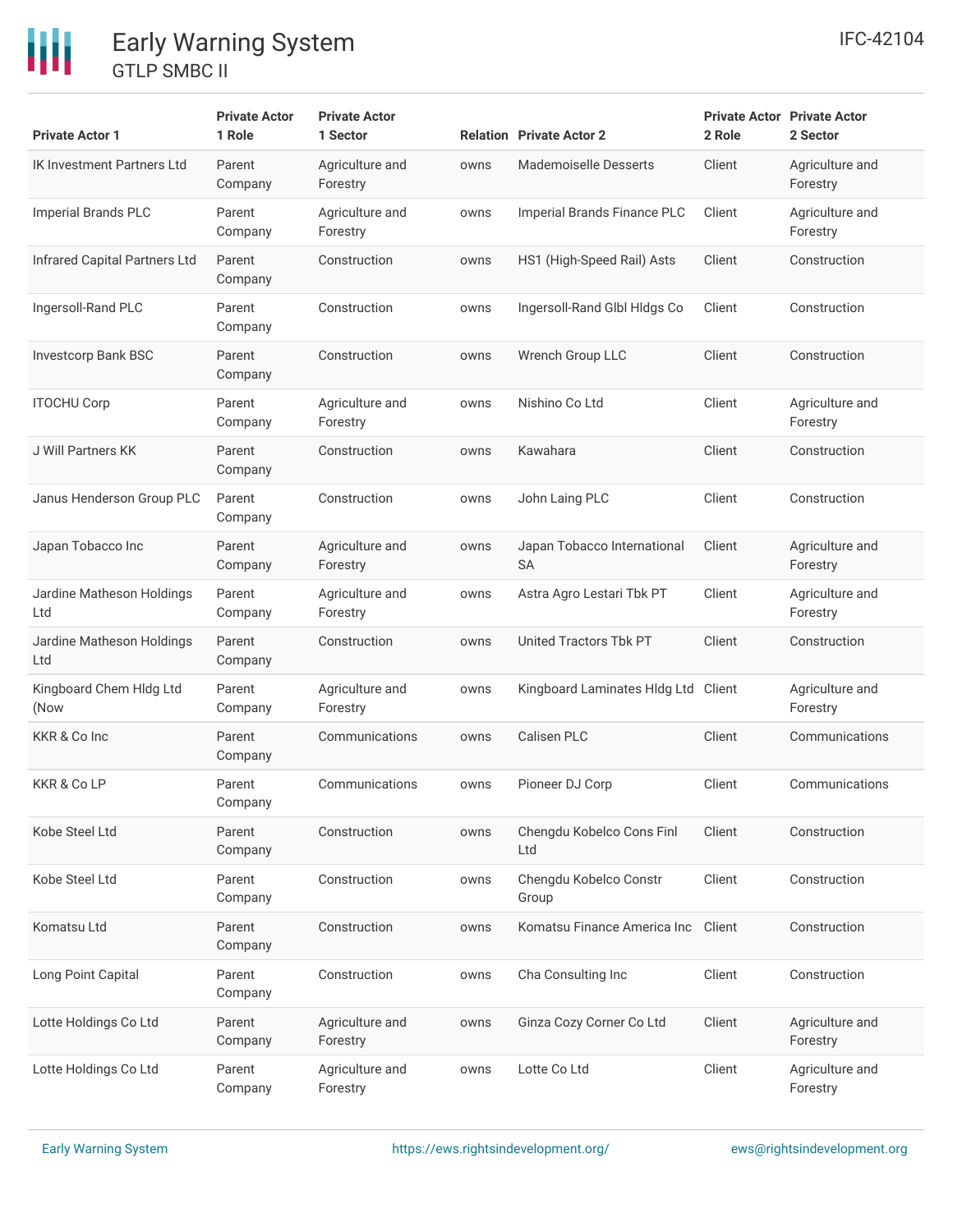# 冊

## Early Warning System GTLP SMBC II

| <b>Private Actor 1</b>            | <b>Private Actor</b><br>1 Role | <b>Private Actor</b><br>1 Sector |      | <b>Relation Private Actor 2</b>   | 2 Role | <b>Private Actor Private Actor</b><br>2 Sector |
|-----------------------------------|--------------------------------|----------------------------------|------|-----------------------------------|--------|------------------------------------------------|
| Macquarie Grp Ltd                 | Parent<br>Company              | Construction                     | owns | <b>Blankenburg Tunnel PPP</b>     | Client | Construction                                   |
| Malakoff Corp Bhd                 | Parent<br>Company              | Construction                     | owns | Malakoff International Ltd        | Client | Construction                                   |
| Maple Holdings BV                 | Parent<br>Company              | Agriculture and<br>Forestry      | owns | Keurig Dr Pepper Inc              | Client | Agriculture and<br>Forestry                    |
| Marubeni Corp                     | Parent<br>Company              | Agriculture and<br>Forestry      | owns | Helena Chemical                   | Client | Agriculture and<br>Forestry                    |
| Ministry of Finance Singapore     | Parent<br>Company              | Agriculture and<br>Forestry      | owns | Olam International Ltd            | Client | Agriculture and<br>Forestry                    |
| <b>MSD Investments Ltd</b>        | Parent<br>Company              | Communications                   | owns | Nippon Denkai Ltd                 | Client | Communications                                 |
| Nan Ya Plastics Corp              | Parent<br>Company              | Communications                   | owns | Nan Ya Electn Materials           | Client | Communications                                 |
| <b>NEC Corp</b>                   | Parent<br>Company              | Communications                   | owns | Japan Aviation Electronics<br>Ind | Client | Communications                                 |
| Nichiha Corp                      | Parent<br>Company              | Construction                     | owns | Chuo KK                           | Client | Construction                                   |
| Nippon Sheet Glass Co Ltd         | Parent<br>Company              | Construction                     | owns | <b>NSG UK Enterprises Ltd</b>     | Client | Construction                                   |
| Nisshinbo Holdings Inc            | Parent<br>Company              | Communications                   | owns | New Japan Radio Co Ltd            | Client | Communications                                 |
| Nissin Foods Holdings Co Ltd      | Parent<br>Company              | Agriculture and<br>Forestry      | owns | Nicky Foods Co Ltd                | Client | Agriculture and<br>Forestry                    |
| <b>OEP Parent LLC</b>             | Parent<br>Company              | Construction                     | owns | Resolute Industrial LLC           | Client | Construction                                   |
| Okabe Co Ltd                      | Parent<br>Company              | Construction                     | owns | Kawahara                          | Client | Construction                                   |
| Oriental Consultants Hldg Co      | Parent<br>Company              | Construction                     | owns | Oriental Consultants Co Ltd       | Client | Construction                                   |
| ORIX Corp                         | Parent<br>Company              | Construction                     | owns | Hoffman Southwest Corp            | Client | Construction                                   |
| Pangda Automobile Trade Co<br>Ltd | Parent<br>Company              | Agriculture and<br>Forestry      | owns | Beijing Pangda Qinghong<br>Lexus  | Client | Agriculture and<br>Forestry                    |
| Permira Holdings Ltd              | Parent<br>Company              | Communications                   | owns | P&I Personal & Informatik AG      | Client | Communications                                 |
| <b>RWE AG</b>                     | Parent<br>Company              | Construction                     | owns | Triton Knoll Offshore Wind        | Client | Construction                                   |
| Sanei Architecture Planning       | Parent<br>Company              | Construction                     | owns | Seed Heiwa Co Ltd                 | Client | Construction                                   |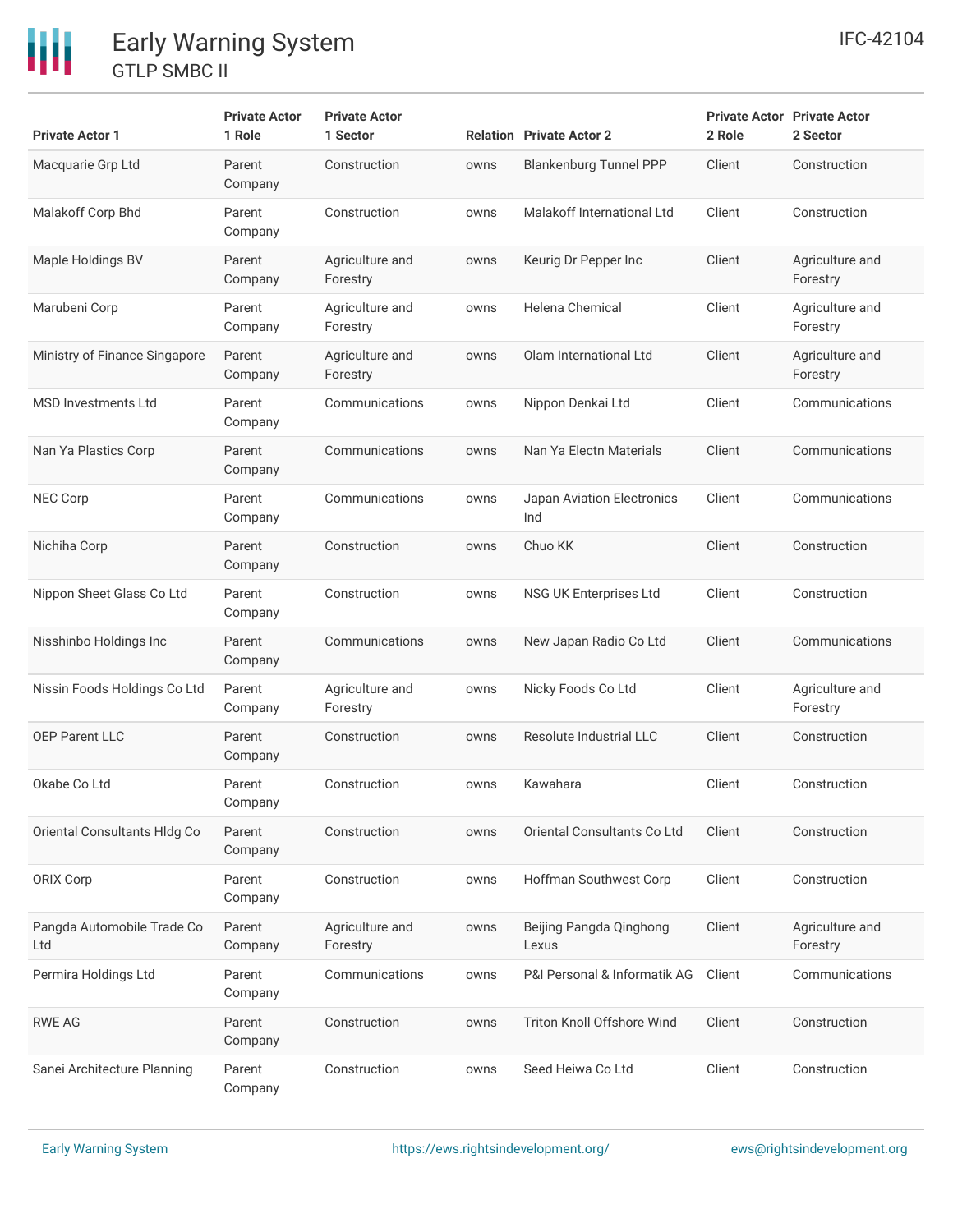

## Early Warning System GTLP SMBC II

| <b>Private Actor 1</b>            | <b>Private Actor</b><br>1 Role | <b>Private Actor</b><br>1 Sector |      | <b>Relation Private Actor 2</b>         | <b>Private Actor Private Actor</b><br>2 Role | 2 Sector                    |
|-----------------------------------|--------------------------------|----------------------------------|------|-----------------------------------------|----------------------------------------------|-----------------------------|
| Seiko Holdings Corp               | Parent<br>Company              | Communications                   | owns | SII Semiconductor Corp                  | Client                                       | Communications              |
| <b>SKY Group Holdings</b>         | Parent<br>Company              | Agriculture and<br>Forestry      | owns | Kakuyasu Co Ltd                         | Client                                       | Agriculture and<br>Forestry |
| <b>SKY Group Holdings</b>         | Parent<br>Company              | Agriculture and<br>Forestry      | owns | Kakuyasu Group Co Ltd                   | Client                                       | Agriculture and<br>Forestry |
| <b>Sterling Capital Ltd</b>       | Parent<br>Company              | Construction                     | owns | Hoffman Southwest Corp                  | Client                                       | Construction                |
| Suzano Papel e Celulose SA        | Parent<br>Company              | Agriculture and<br>Forestry      | owns | Suzano Pulp & Paper Europe<br><b>SA</b> | Client                                       | Agriculture and<br>Forestry |
| Takanashi Milk Products Co<br>Ltd | Parent<br>Company              | Agriculture and<br>Forestry      | owns | Takanashi Dairy Co Ltd                  | Client                                       | Agriculture and<br>Forestry |
| Thai Beverage PCL                 | Parent<br>Company              | Construction                     | owns | Frasers Ppty Australia Pty              | Client                                       | Construction                |
| <b>TIAA</b>                       | Parent<br>Company              | Construction                     | owns | John Laing PLC                          | Client                                       | Construction                |
| Top Frontier Holdings Inc         | Parent<br>Company              | Agriculture and<br>Forestry      | owns | San Miguel Corp                         | Client                                       | Agriculture and<br>Forestry |
| <b>Tower Semiconductor Ltd</b>    | Parent<br>Company              | Communications                   | owns | Towerjazz Panasonic                     | Client                                       | Communications              |
| <b>USI Enterprise Ltd</b>         | Parent<br>Company              | Communications                   | owns | Universal Global Tech Co Ltd            | Client                                       | Communications              |
| Votorantim SA                     | Parent<br>Company              | Construction                     | owns | <b>Votorantim Cimentos SA</b>           | Client                                       | Construction                |
| Woodbridge Co Ltd                 | Parent<br>Company              | Communications                   | owns | Refinitiv                               | Client                                       | Communications              |
| Xinyi Glass Holdings Ltd          | Parent<br>Company              | Construction                     | owns | Xinyi Group (Glass) Co                  | Client                                       | Construction                |
| Yamada Consulting Group Co<br>Ltd | Parent<br>Company              | Agriculture and<br>Forestry      | owns | Vox Trading Co Ltd                      | Client                                       | Agriculture and<br>Forestry |
| Yamazaki Baking Co Ltd            | Parent<br>Company              | Agriculture and<br>Forestry      | owns | Fujiya Co Ltd                           | Client                                       | Agriculture and<br>Forestry |
| Yinson Holdings Bhd               | Parent<br>Company              | Construction                     | owns | Yinson Prodn (W Africa) Pte             | Client                                       | Construction                |
| Yoshimoto                         | Parent<br>Company              | Communications                   | owns | Unipulse Corp                           | Client                                       | Communications              |
| <b>YTL Corp Bhd</b>               | Parent<br>Company              | Construction                     | owns | <b>YTL Cement Bhd</b>                   | Client                                       | Construction                |
| Zuivelcooperatie                  | Parent<br>Company              | Agriculture and<br>Forestry      | owns | FrieslandCampina<br>Investments         | Client                                       | Agriculture and<br>Forestry |